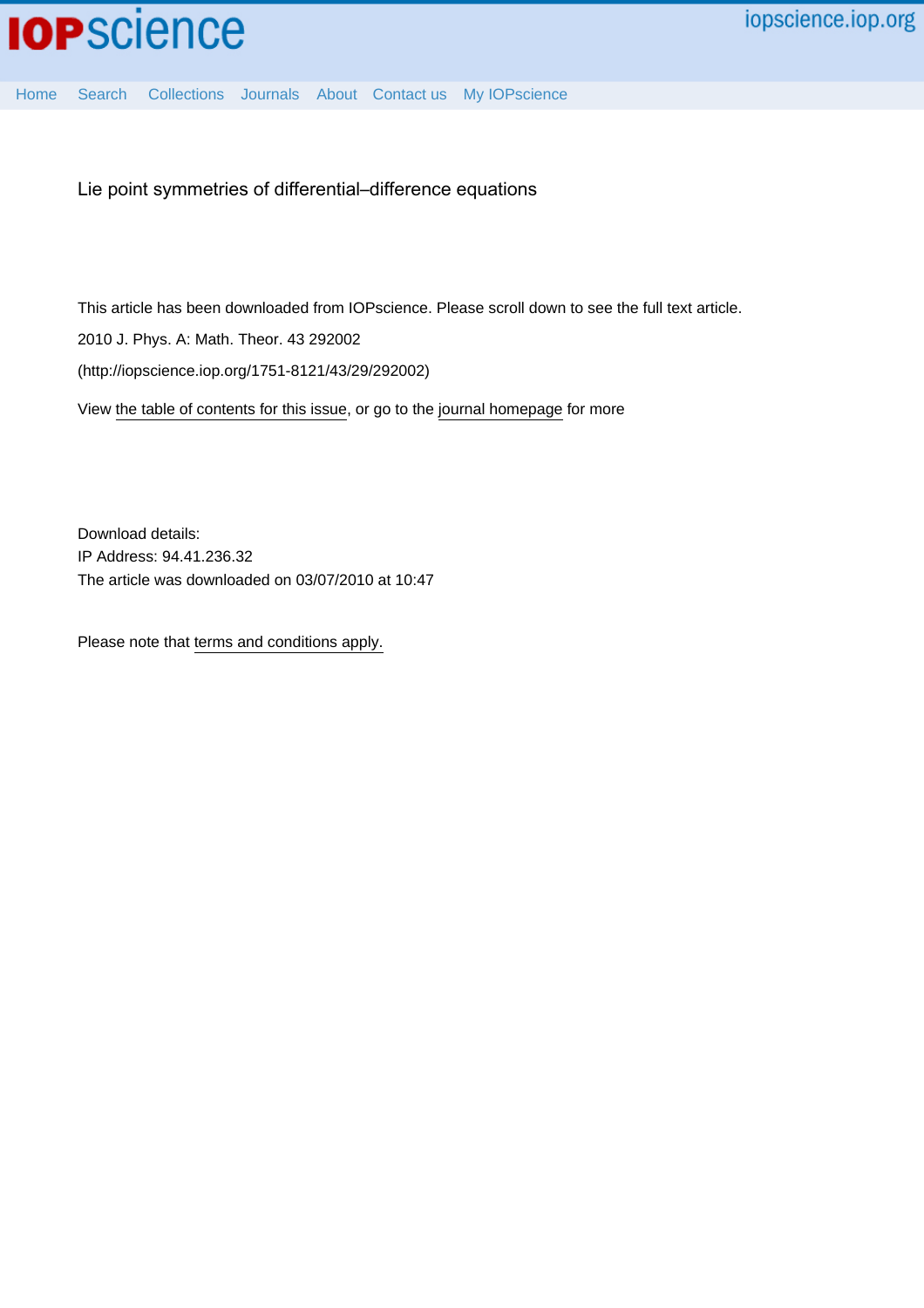<span id="page-1-0"></span>J. Phys. A: Math. Theor. **43** (2010) 292002 (14pp) [doi:10.1088/1751-8113/43/29/292002](http://dx.doi.org/10.1088/1751-8113/43/29/292002)

# **FAST TRACK COMMUNICATION**

# **Lie point symmetries of differential–difference equations**

# **D Levi**1**, P Winternitz**<sup>2</sup> **and R I Yamilov**<sup>3</sup>

<sup>1</sup> Dipartimento di Ingegneria Elettronica, Università degli Studi Roma Tre and Sezione INFN, Roma Tre, Via della Vasca Navale 84, 00146 Roma, Italy

 $^2$  Centre de recherches mathématiques et, Département de mathématiques et statistique,  $\,$ Université de Montréal, C.P. 6128, succ. Centre-ville, H3C 3J7, Montréal (Québec), Canada <sup>3</sup> Ufa Institute of Mathematics, Russian Academy of Sciences, 112 Chernyshevsky Street, Ufa 450008, Russia

E-mail: [levi@roma3.infn.it,](mailto:levi@roma3.infn.it) [wintern@crm.umontreal.ca](mailto:wintern@crm.umontreal.ca) and [RvlYamilov@matem.anrb.ru](mailto:RvlYamilov@matem.anrb.ru)

Received 29 April 2010, in final form 1 June 2010 Published 18 June 2010 Online at [stacks.iop.org/JPhysA/43/292002](http://stacks.iop.org/JPhysA/43/292002)

#### **Abstract**

We present an algorithm for determining the Lie point symmetries of differential equations on fixed non-transforming lattices, i.e. equations involving both continuous and discrete-independent variables. The symmetries of a specific integrable discretization of the Krichever–Novikov equation, the Toda lattice and Toda field theory are presented as examples of the general method.

# **1. Introduction**

Two different but equivalent infinitesimal formalisms exist for calculating Lie point symmetries of differential equations [\[20](#page-13-0)]. One is that of 'standard' vector fields

$$
\hat{X} = \sum_{i=1}^{p} \xi_i(\vec{x}, \vec{u}) \partial_{x_i} + \sum_{\alpha=1}^{q} \phi_\alpha(\vec{x}, \vec{u}) \partial_{u_\alpha} \tag{1}
$$

acting on the independent variables  $x_i$  and the dependent ones  $u_\alpha$  in the considered differential equation.

The other is that of the *evolutionary* vector fields

$$
\hat{X}^{E} = \sum_{\alpha=1}^{q} \mathcal{Q}_{\alpha}(\vec{x}, \vec{u}, \vec{u}_{\vec{x}}) \partial_{u_{\alpha}},
$$
\n(2)

acting only on the dependent variables.

The equivalence of the two formalisms is due to the fact that the total derivatives  $D_{x_i}$  are themselves 'generalized' symmetry operators, so for any differential equation

$$
\mathcal{E}\big(x_i, u_\alpha, u_{\alpha, x_i}, \dots\big) = 0\tag{3}
$$

1751-8113/10/292002+14\$30.00 © 2010 IOP Publishing Ltd Printed in the UK & the USA 1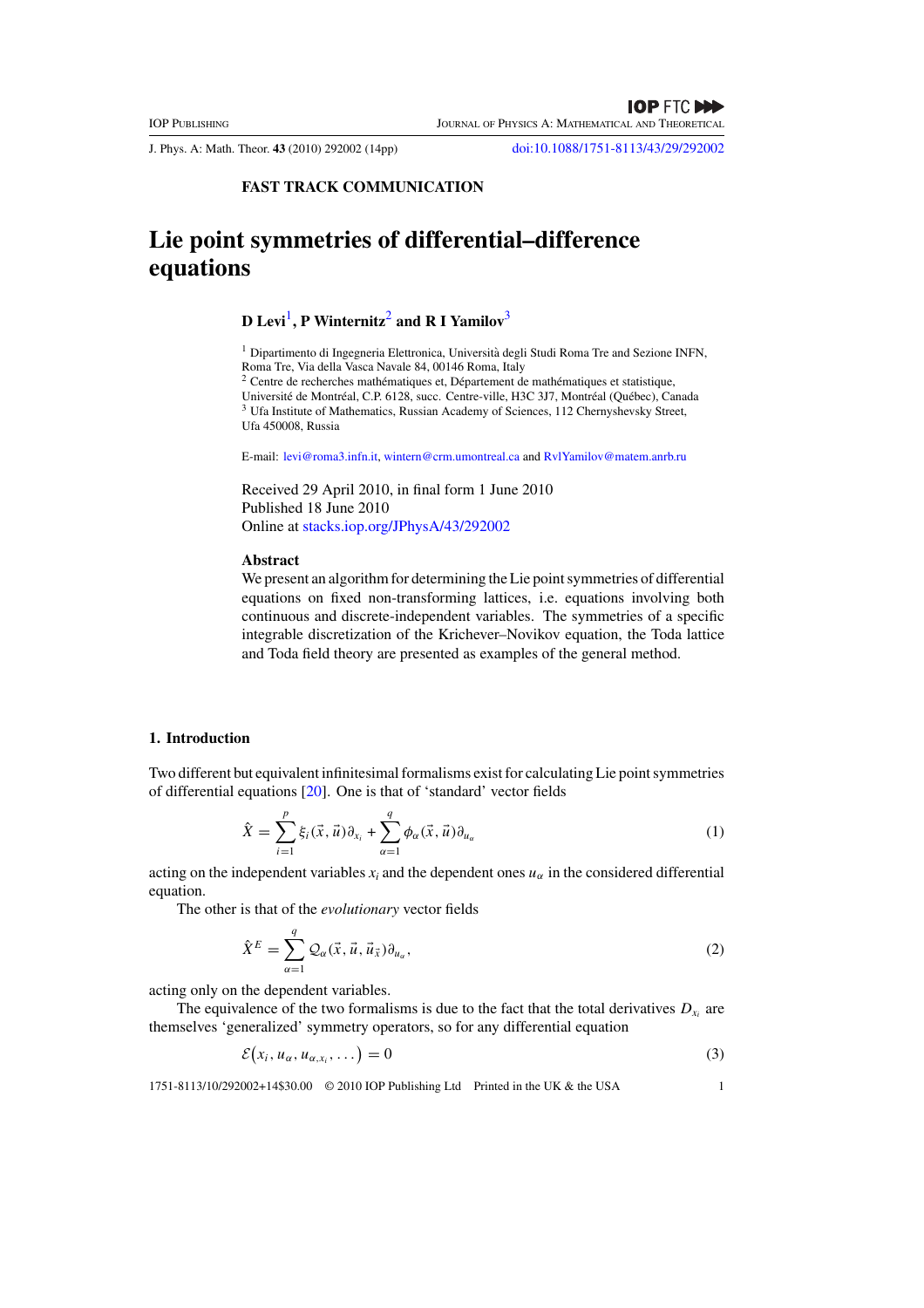we have

$$
\text{pr}\hat{X}^E \mathcal{E}|_{\mathcal{E}=0} = \left(\text{pr}\hat{X} - \sum_{i=1}^p \xi_i D_{x_i}\right) \mathcal{E}|_{\mathcal{E}=0} = 0. \tag{4}
$$

Here pr $\hat{X}^E$  and pr $\hat{X}$  are the appropriate differential prolongations of  $\hat{X}^E$  and  $\hat{X}$ . Relation (4) implies that for point transformations we have

$$
Q_{\alpha} = \phi_{\alpha} - \sum_{i=1}^{p} \xi_i u_{\alpha, x_i}.
$$
 (5)

For all details we refer to e.g. Olver's textbook [\[20\]](#page-13-0).

An advantage of the standard formalism is its direct relation to the group transformations obtained by integrating the equations

$$
\frac{d\tilde{x}_i}{d\lambda} = \xi_i(\tilde{\tilde{x}}, \tilde{\tilde{u}}), \qquad \frac{d\tilde{u}_\alpha}{d\lambda} = \phi_\alpha(\tilde{\tilde{x}}, \tilde{\tilde{u}}), \tilde{x}_i|_{\lambda=0} = x_i, \qquad \tilde{u}_\alpha|_{\lambda=0} = u_\alpha, \qquad i = 1, \dots, p, \quad \alpha = 1, \dots, q.
$$
\n(6)

One advantage of the evolutionary formalism is its direct relation with the existence of flows commuting with the studied equation  $(3)$ 

$$
\frac{d\tilde{u}_{\alpha}}{d\lambda} = Q_{\alpha},\tag{7}
$$

where  $Q_{\alpha}$  is the characteristic of the vector field as in (5).

Another advantage is that the evolutionary formalism can easily be adapted to the case of higher symmetries.

Let us now consider a purely discrete equation, i.e. a difference equation. We restrict to the case of one scalar function defined on a two-dimensional lattice *umn*. We shall view *u* as a continuous variable, introduce two further continuous variables *x* and *t* and consider *(x, t, u)* as being evaluated, or sampled at discrete points on a lattice labeled by the indices *m*, *n*. We shall write  $(x_{mn}, t_{mn}, u_{mn})$  for values at these points.

A difference system will consist of the relations

$$
\mathcal{E}_a(x_{m+k,n+l}, t_{m+k,n+l}, u_{m+k,n+l}) = 0, \qquad a = 1, \dots, A,
$$
  
\n
$$
k_m \leq k \leq k_M, \qquad l_m \leq l \leq l_M,
$$
\n
$$
(8)
$$

between the variables *x*, *t* and *u* evaluated at a finite number of points on a lattice.

A Lie point symmetry of the system (8) will be generated by a vector field of the form

$$
\hat{X}_{mn} = \xi(x_{mn}, t_{mn}, u_{mn})\partial_{x_{mn}} + \tau(x_{mn}, t_{mn}, u_{mn})\partial_{t_{mn}} + \phi(x_{mn}, t_{mn}, u_{mn})\partial_{u_{mn}}.
$$
\n(9)

We see that the vector field (9) for difference equations has the same form as [\(1\)](#page-1-0) for differential ones. Its prolongation is however different, namely

$$
\text{pr}\hat{X} = \sum_{k,l} \hat{X}_{m+k,n+l},\tag{10}
$$

where the sum is over all points figuring in the system  $(8)$ .

In the continuous limit the system  $(8)$  goes into a partial differential equation and equation (10) goes into the usual prolongation of a standard vector field (i.e. it also acts on functions of derivatives).

For recent reviews of the theory of continuous symmetries of difference equations see [\[3](#page-13-0), [13](#page-13-0), [25](#page-14-0)].

The purpose of this communication is to consider an intermediate case, that of differential– difference equations. In section [2](#page-3-0) we shall take a 'semicontinuous' limit, i.e. leave the variable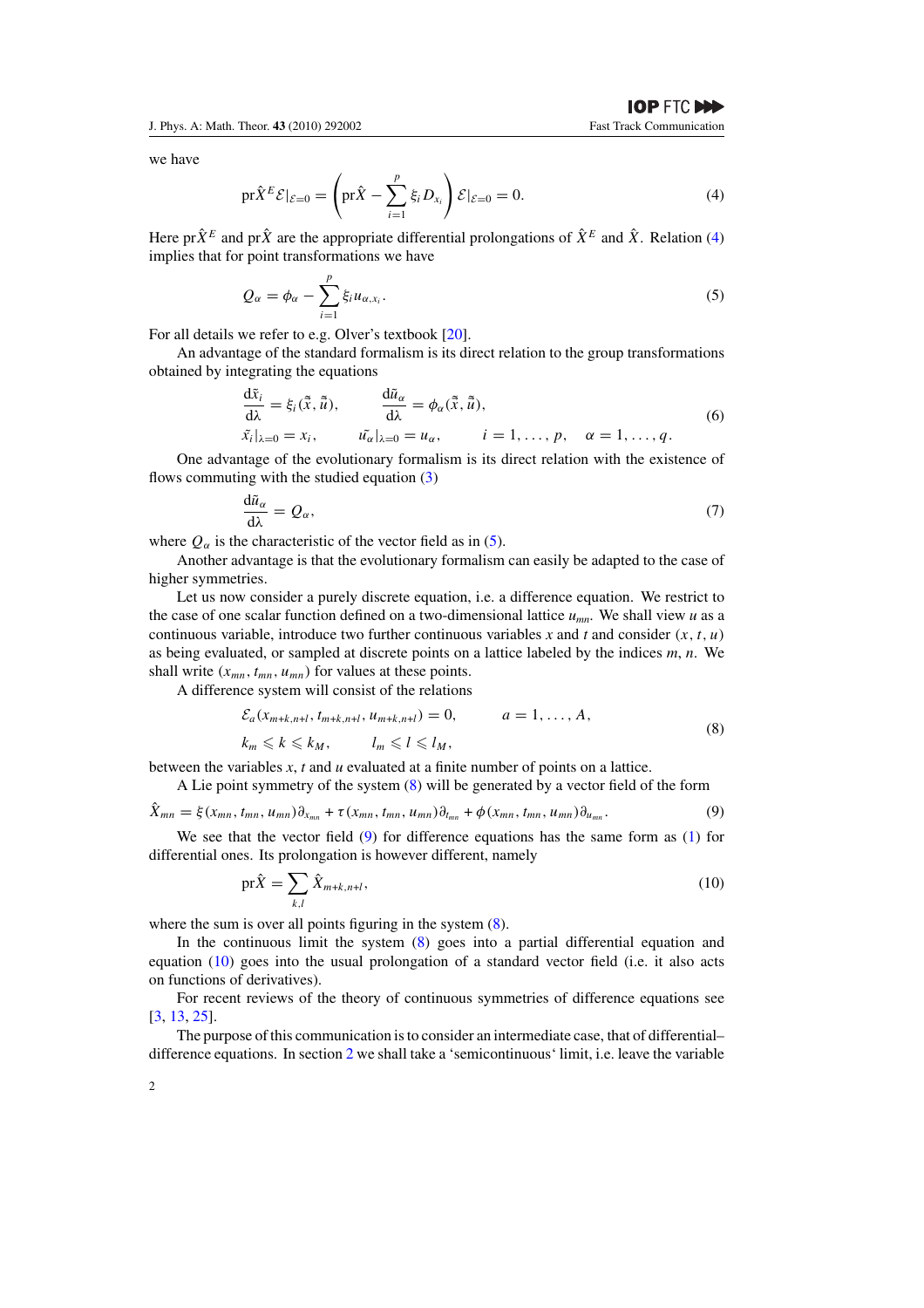<span id="page-3-0"></span>

**Figure 1.** Example of a two-dimensional lattice.

*x* discrete but let *t* tend to a continuous variable. This will provide us with both a standard and an evolutionary formalism for calculating point symmetries of differential–difference equations. In section [3](#page-7-0) we consider several special cases and prove some theorems that greatly simplify the calculation of symmetries. Section [4](#page-10-0) is devoted to examples and section [5](#page-12-0) to a summary of the results obtained.

#### **2. Lie point symmetries of difference systems and their semicontinuous limit**

#### *2.1. The semicontinuous limit*

The starting point to this section is the Lie symmetry formalism for purely difference equations with several (discrete) independent variables [\[10,](#page-13-0) [13](#page-13-0)]. A difference scheme is defined on a *discrete jet space*, a space of independent and dependent variables on a lattice. In this communication we restrict ourselves to the case of two independent variables *x*, *t* and one dependent one *u* defined on a two-dimensional lattice with points labeled by two indices. We shall write

$$
\{x_{mn}, t_{mn}, u_{mn} \equiv u(x_{mn}, t_{mn})\}\tag{11}
$$

(see figure 1).

The *discrete jet space* will be the set of all variables  $\{x_{jk}, t_{jk}, u_{jk}\}$  on the lattice. The dependence of *x*, *t* and *u* on the labels *m*, *n* is determined from the difference system

$$
\mathcal{E}_{mn}^{a}(x_{jk}, t_{jk}, u_{jk}) = 0, \qquad a = 1, ..., N,
$$
\n(12)

and some boundary conditions. In equation (12) *N* is an integer satisfying  $N \geq 3$  and *(j, k)* run over some finite set of values on the lattice while *(m, n)* is a fixed reference point. Equation (12) thus determines both the difference equation and the lattice.

Lie point symmetries of the system  $(12)$  are generated by vector fields of the form

$$
\hat{X}_{mn}^D = \xi(x_{mn}, t_{mn}, u_{mn})\partial_{x_{mn}} + \tau(x_{mn}, t_{mn}, u_{mn})\partial_{t_{mn}} + \phi(x_{mn}, t_{mn}, u_{mn})\partial_{u_{mn}}
$$
(13)

(the superscript *D* stands for 'discrete') satisfying

$$
\text{pr}\hat{X}^D \mathcal{E}^a|_{\mathcal{E}^1 = \mathcal{E}^2 = \dots = \mathcal{E}^N = 0} = 0. \tag{14}
$$

In equation (14)  $pr\hat{X}^D$  is the prolongation of the vector field  $\hat{X}^D_{mn}$  to the discrete jet space

$$
\text{pr}\hat{X}^D = \sum_{j,k} \hat{X}^D_{jk},\tag{15}
$$

where the sum is over all points figuring in the difference system  $(12)$ .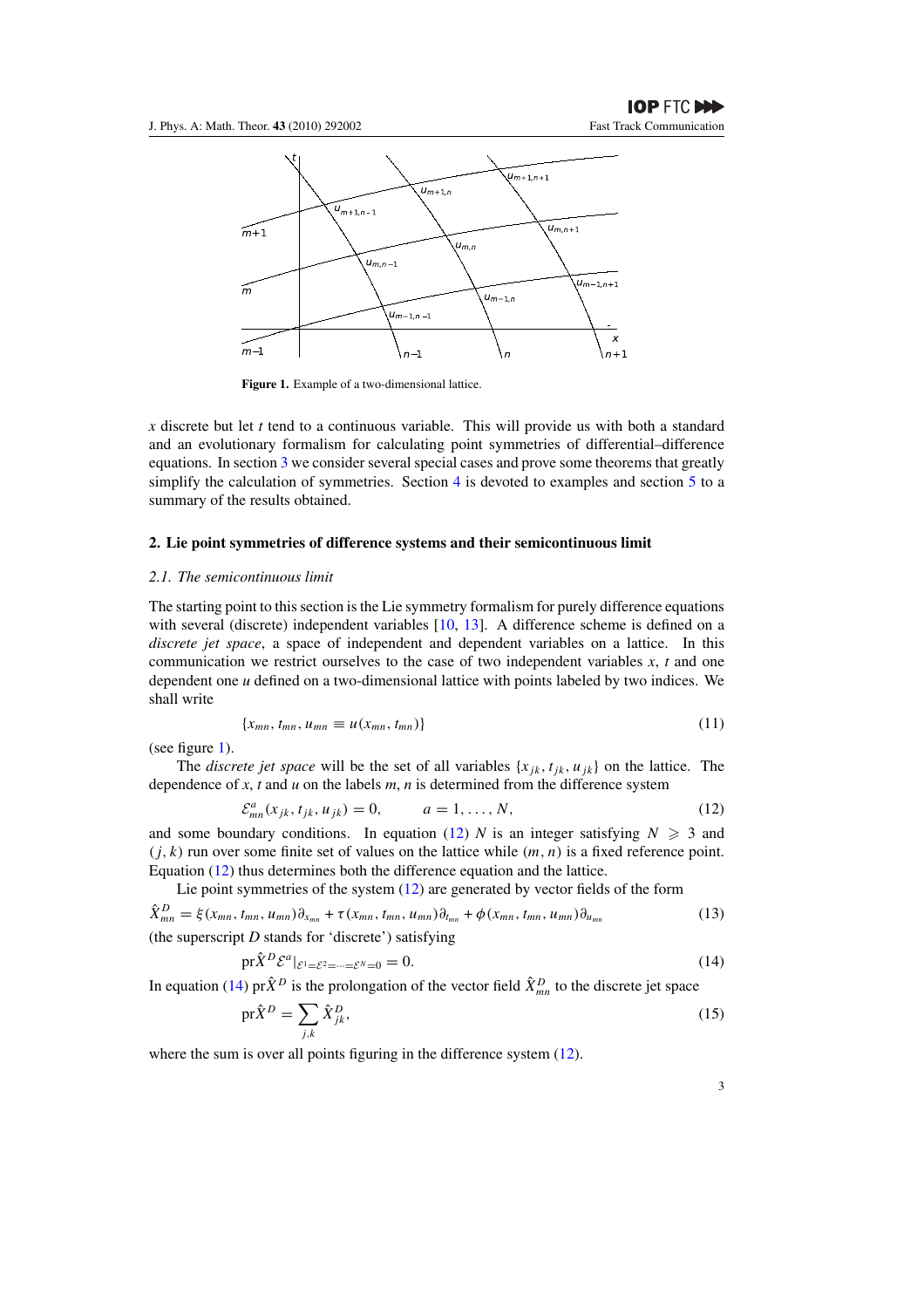<span id="page-4-0"></span>In this approach the lattice  $(x_{mn}, t_{mn})$  is in general determined together with  $u_{mn}$  from the system [\(12\)](#page-3-0) and the group transformations generated by the vector field  $\hat{X}_{mn}^D$  also transform the lattice. A special case corresponds to an *a priori* determined non-transforming lattice. In that case two of the equations in the system  $(12)$  have the form

$$
x_{mn} = f(m, n), \qquad t_{mn} = g(m, n), \qquad (16)
$$

where *f* and *g* are given. Such is the case of a uniform orthogonal lattice where (16) takes the form

$$
x_{mn} = \sigma_1 n + x_0, \qquad t_{mn} = \sigma_2 m + t_0, \tag{17}
$$

and the scale factors  $(\sigma_1, \sigma_2)$  and the origin  $(x_0, t_0)$  are given numbers (e.g.  $\sigma_1 = \sigma_2 = 1$ ,  $x_0 =$  $t_0 = 0$ .

We are interested in obtaining the form of the vector field in the semicontinuous limit in which  $t_{mn}$  becomes a continuous variable *t*, but  $x_{mn}$  remains discrete (and independent of *t*). Thus *x* will depend on one discrete label *n* only and in particular *x* may be given as  $x_n = f(n)$ , with  $f(n)$  known (e.g.  $x_n = hn$  for a uniform lattice, or  $x_n = \lambda^n$  for an exponential one).

In this limit the difference system [\(12\)](#page-3-0) will reduce to a differential–difference equation  $(D\Delta E)$ 

$$
\mathcal{E}_n(t, u_j, \dot{u}_j, \ddot{u}_j, \dots, u_j^{(K)}) = 0, \qquad n - L \leqslant j \leqslant n + M,\tag{18}
$$

where dots and (*K*) denote *t*-derivatives, and *K*, *L* and *M* are some nonnegative integers. Together with equation (18) we have another equation which determines  $x_n = f(n)$ . We shall consider the case when  $f(n)$  is already given (a known function) so that we can replace the dependence on  $x_n$  by a dependence on the integer *n* (without necessarily assuming that  $f(n)$ ) is linear).

Equation (18) is thus defined on a 'semidiscrete jet space' with local coordinates

$$
\{t, u_j, \dot{u}_j, \ddot{u}_j, \dots, u_j^{(K)}\},\tag{19}
$$

where *j* runs over all values on a one-dimensional lattice.

The vector field generating symmetries of equation (18) will have the form

$$
\hat{X}^{SD} = \tau_n(t, u_n)\partial_t + \phi_n(t, u_n)\partial_{u_n}
$$
\n(20)

 $(SD =$  semidiscrete), and its prolongation will be defined on the semidiscrete jet space  $(19)$ .

Let us consider the simplest nontrivial case, namely that of a difference system [\(12\)](#page-3-0) involving the three points  $(m, n)$ ,  $(m + 1, n)$  and  $(m, n + 1)$ , i.e. relating the variables  $x_{ik}$ ,  $t_{ik}$ and  $u_{ik}$  in these three points:

$$
\mathcal{E}_n(x_{mn}, x_{m+1,n}, x_{m,n+1}, t_{mn}, t_{m+1,n}, t_{m,n+1}, u_{mn}, u_{m+1,n}, u_{m,n+1}) = 0.
$$
 (21)

Before taking the limit we change notation and transform to new variables. We choose a reference point  $(m, n)$  on the lattice (see figure1) and measure  $t$  and  $x$  from this point:

$$
t_{m+a,n+b} = t + \epsilon_{ab}, \qquad x_{m+a,n+b} = f(n+b) + \theta(\epsilon_{ab}), \qquad (22)
$$

where  $f(n + b)$  is a given function and  $\theta(\epsilon_{ab})$  is an analytic function. Instead of  $u_{m+j,n+k}$  we introduce a function  $v_n(t)$ 

$$
v_{n+b}(t + \epsilon_{ab}) \equiv u_{m+a, n+b}(x_{m+a, n+b}, t_{m+a, n+b}), \tag{23}
$$

and assume that the dependence on  $t$  is analytical. Thus the dependence on  $x$  (which remains discrete in the limit  $\epsilon_{ab} \rightarrow 0$ ) is replaced by a dependence on the label  $n + b$ . For the reference point  $x_{mn}$ ,  $t_{mn}$  we put  $\epsilon_{00} = 0$ ,  $\theta(\epsilon_{00}) = 0$ .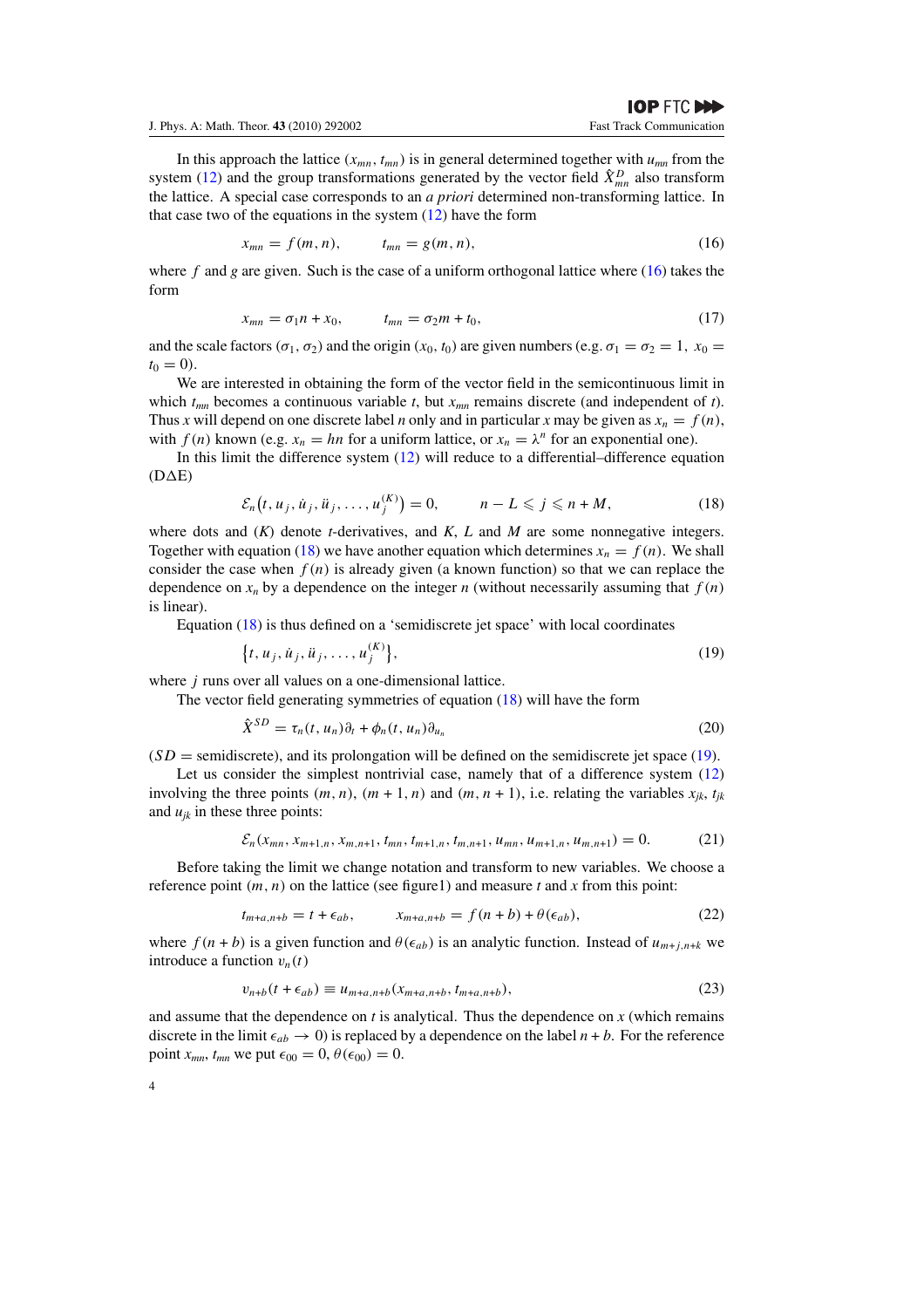<span id="page-5-0"></span>So, in the case of the stencil  $(m, n)$ ,  $(m + 1, n)$  and  $(m, n + 1)$  we have

$$
t_{mn} \equiv t, \qquad t_{m+1,n} \equiv t + \epsilon_{10}, \qquad t_{m,n+1} \equiv t + \epsilon_{01},
$$
  
\n
$$
x_{mn} \equiv f(n), \qquad x_{m+1,n} = f(n) + \theta(\epsilon_{10}), \qquad x_{m,n+1} \equiv f(n+1) + \theta(\epsilon_{01}),
$$
  
\n
$$
u_{mn}(x_{mn}, t_{mn}) = v_n(t), \qquad u_{m+1,n} \equiv v_n(t) + \epsilon_{10}v_{n,t}(t),
$$
  
\n
$$
u_{m,n+1}(x_{m,n+1}, t_{m,n+1}) = v_{n+1}(t + \epsilon_{01}) = v_{n+1}(t) + \sum_{j=1}^{\infty} \frac{\epsilon_{01}^{(j)}}{j!} v_{n+1}^{(j)}(t),
$$
\n(24)

where  $v_{n+1}^{(j)}(t) = \frac{d^j v_{n+1}(t)}{dt^j}$  and  $v_{n,t}$  is the 'discrete derivative' of  $v_n(t)$  given by  $v_n(t) = \frac{u_{m+1,n} - u_{m,n}}{\epsilon_{10}}$ .

As long as time is discrete the introduction of  $\epsilon_{10}$  and  $\epsilon_{01}$  amounts to a change of variables within one stencil. In the continuous time limit we will assume that the quantities  $\epsilon$  go to zero uniformly in all points (i.e. independently of time). A similar assumption is used when constructing symmetry preserving discretizations of ordinary differential equations [\[2,](#page-13-0) [21\]](#page-13-0). This assumption is used in the Taylor expansion in (24).

Since  $v_n(t)$  is by assumption analytical, the Taylor series in (24) are convergent. Using equation (24) we can also express the derivatives  $\{\partial_{t_{mn}}, \partial_{t_{m+1,n}}, \partial_{t_{m,n+1}}, \partial_{u_{m}}\}, \partial_{u_{m+1,n}}, \partial_{u_{m,n+1}}\}$  in terms of  $\{\partial_t, \partial_{\epsilon_{10}}, \partial_{\epsilon_{01}}, \partial_{v_n}, \partial_{v_{n,t}}, \partial_{v_{n+1}}\}$  and thus transform the prolongation of the vector field [\(15\)](#page-3-0). We obtain

$$
\text{pr}\hat{X}^{D} = \tau_{mn}\partial_{t} + \phi_{mn}\partial_{v_{n}} + (\tau_{m+1,n} - \tau_{mn})\partial_{\epsilon_{10}} + (\tau_{m,n+1} - \tau_{mn})\partial_{\epsilon_{01}} + [(\phi_{m+1,n} - \phi_{mn}) + (\tau_{mn} - \tau_{m+1,n})v_{n,t}] \frac{1}{\epsilon_{10}} \partial_{v_{n,t}} + \left[\phi_{m,n+1} + (\tau_{mn} - \tau_{m,n+1})\sum_{j=1}^{\infty} \frac{(t_{m,n+1} - t_{mn})^{j-1}}{(j-1)!} v_{n+1}^{(j)}\right] \partial_{v_{n+1}}.
$$
\n(25)

Further, we put

$$
\tau_{mn} \equiv \tau_n(t, v_n), \qquad \phi_{mn} \equiv \phi_n(t, v_n), \qquad (26)
$$

and expand  $\tau_{m+1,n}$  and  $\phi_{m+1,n}$  about  $\epsilon_{10} = 0$ ,  $\tau_{m,n+1}$  and  $\phi_{m,n+1}$  about  $\epsilon_{01} = 0$  and then let  $pr\hat{X}^D$  act on functions

$$
\mathcal{E}_n = \mathcal{E}_n(t, v_n, v_{n+1}, v_{n,t}),\tag{27}
$$

obtained as the limit of equation [\(21\)](#page-4-0). In the semicontinuous limit we take  $\epsilon_{10} \rightarrow 0$ ,  $\epsilon_{01} \rightarrow 0$ and we obtain

$$
\lim_{(\epsilon_{10}, \epsilon_{01}) \to (0,0)} \text{pr}\hat{X}^D = \text{pr}\hat{X}^{SD} = \tau_n \partial_t + \phi_n \partial_{v_n} + \phi_n^{[t]} \partial_{v_{n,t}} + \phi_n^{[n+1]} \partial_{v_{n+1}^{(1)}},\tag{28}
$$

$$
\phi_n^{[t]} = D_t \phi_n - (D_t \tau_n) \dot{v}_n,\tag{29}
$$

$$
\phi_n^{[n+1]} = \phi_{n+1} + (\tau_n - \tau_{n+1})v_{n+1}^{(1)}.
$$
\n(30)

The form (29) of the coefficient  $\phi_n^{[t]}$  is the 'obvious' generalization of the first prolongation for ordinary differential equations. The presence of the second term in (30) is less obvious and follows from the above analysis of the semicontinuous limit. We see that the prolongation of the vector field  $\hat{X}^{SD}$  to derivatives is the same as for differential equations. The prolongation to other points  $x_n$  on the lattice does, however, not consist of merely shifting *n* in  $\phi_n$ .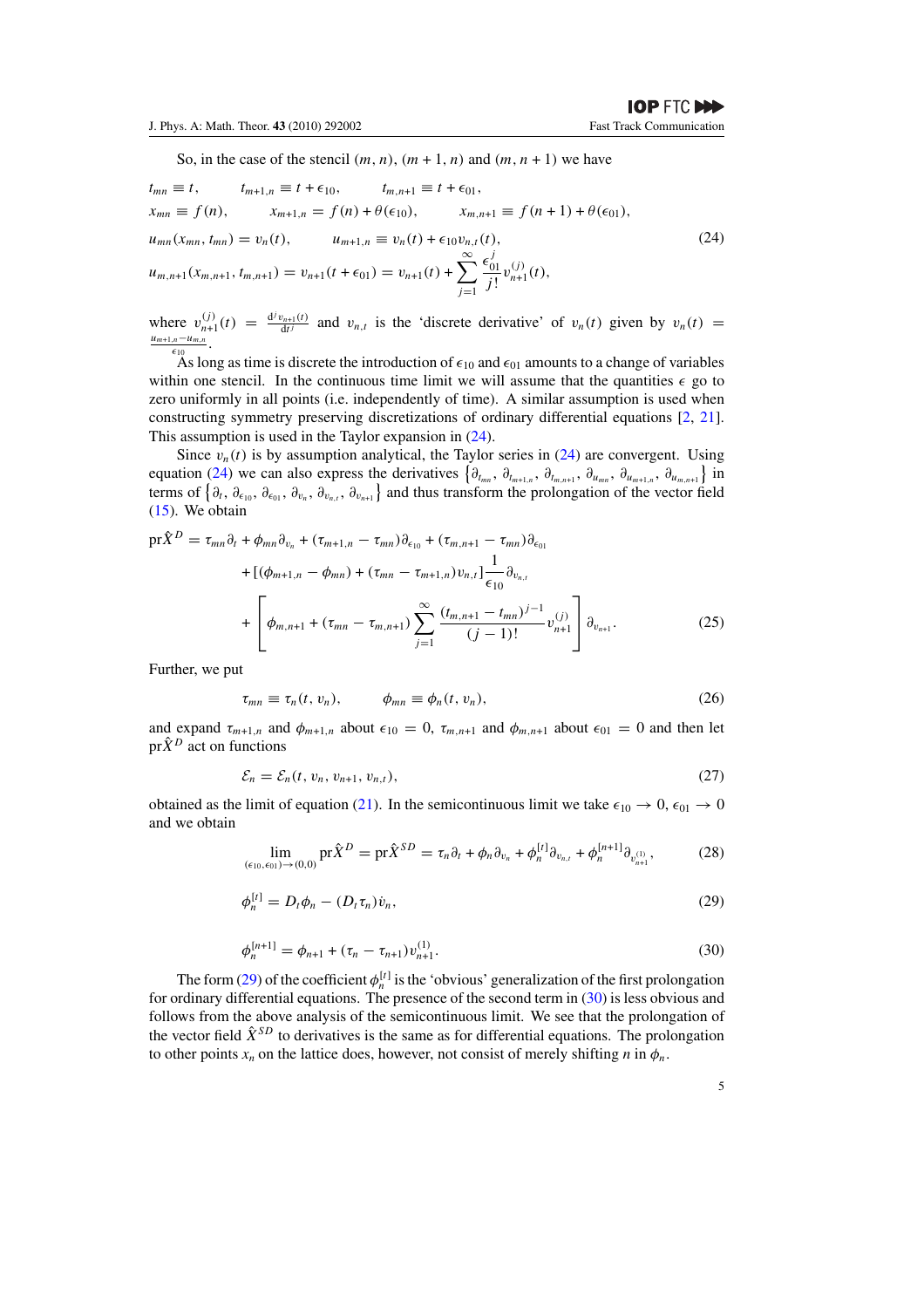We mention that the additional term in  $\phi_n^{[n+1]}$  was missed in [\[11\]](#page-13-0).

<span id="page-6-0"></span>If we start from the set of all nine points on the stencil of figure [1](#page-3-0) and take the semicontinuous limit in the same way, we arrive at a more general  $D\Delta E$ , namely

$$
\mathcal{E}_n(t, u_n, u_{n+1}, u_{n-1}, \dot{u}_n, \dot{u}_{n+1}, \dot{u}_{n-1}, \ddot{u}_n, \ddot{u}_{n+1}, \ddot{u}_{n-1}) = 0 \tag{31}
$$

(with the change of notation to  $u_n$ ). We also obtain the prolongation pr $\hat{X}^{SD}$  for such an equation (see below).

#### *2.2. The evolutionary formalism and commuting flows for differential–difference equations*

An alternative method of calculating symmetries of D $\Delta E$  on a fixed lattice is to construct commuting flows in two variables. Let us again consider equation [\(27\)](#page-5-0), this time solved for the first derivative, and change the notation from  $\dot{v}_n$  to  $u_{n,t}$ , which now denotes an ordinary time derivative:

$$
\dot{u}_n \equiv u_{n,t} = \mathcal{F}_n(t, u_n, u_{n+1}). \tag{32}
$$

We introduce an additional variable  $\lambda$ , the group parameter and consider the flow on  $u_n(t, \lambda)$  in this variable:

$$
u_{n,\lambda} = \mathcal{Q}_n(t, u_n, \dot{u}_n). \tag{33}
$$

Let us now require that the flows  $(32)$  and  $(33)$  be compatible, i.e. commute. Thus we impose

$$
u_{n,t\lambda} = u_{n,\lambda t}.\tag{34}
$$

We replace  $u_{n,\lambda}$  using equation (33),  $\dot{u}_n$  and  $\ddot{u}_n$  using (32) and its differential consequences and obtain

$$
\mathcal{Q}_{n,t} + \mathcal{Q}_{n,u_n} \mathcal{F}_n + \mathcal{Q}_{n,\dot{u}_n} \left( \mathcal{F}_{n,t} + \mathcal{F}_{n,u_n} \mathcal{F}_n + \mathcal{F}_{n,u_{n+1}} \mathcal{F}_{n+1} \right) = \mathcal{F}_{n,u_n} \mathcal{Q}_n + \mathcal{F}_{n,u_{n+1}} \mathcal{Q}_{n+1}.
$$
 (35)

This derivation of (35) is completely equivalent to the following procedure. We first introduce an evolutionary vector field

$$
\hat{X}_E = \mathcal{Q}_n(t, u_n, \dot{u}_n, \ldots) \partial_{u_n},\tag{36}
$$

and its prolongation

$$
\text{pr}\hat{X}_E = \mathcal{Q}_n \partial_{u_n} + \mathcal{Q}_{n+1} \partial_{u_{n+1}} + (D_t \mathcal{Q}_n) \partial_{u_n} + \cdots. \tag{37}
$$

We then apply this prolonged field to equation (32), require

$$
\text{pr}\hat{X}_E[\dot{u}_n - \mathcal{F}_n(t, u_n, u_{n+1})]|_{(\dot{u}_n = \mathcal{F}_n, \ddot{u}_n = D_t \mathcal{F}_n)} = 0,
$$
\n(38)

and reobtain equation (35).

Let us now specialize to the case of point symmetries. The quantity  $Q_n$  in (33) and (36) is the *characteristic* of the vector field  $\hat{X}_E$ . For point symmetries it has the form

$$
Q_n(t, u_n, \dot{u}_n, \ldots) = \phi_n(t, u_n) - \tau_n(t, u_n) \dot{u}_n.
$$
\n(39)

The total derivative  $D_t$  is itself a (generalized) symmetry of the D $\Delta E$  [\(18\)](#page-4-0) and in particular (32). This provides us with a relation between ordinary and evolutionary vector fields and their prolongations, namely

$$
\text{pr}\hat{X} = \text{pr}\hat{X}_E + \tau_n(t, u_n) D_t. \tag{40}
$$

Substituting  $(39)$  and  $(37)$  into  $(40)$  we reobtain equations  $(28)$ – $(30)$ .

We see that the 'obvious' prolongation (37) of the evolutionary vector field (36) provides, via equation (40), the correct prolongation [\(28\)](#page-5-0) of the ordinary vector field [\(20\)](#page-4-0).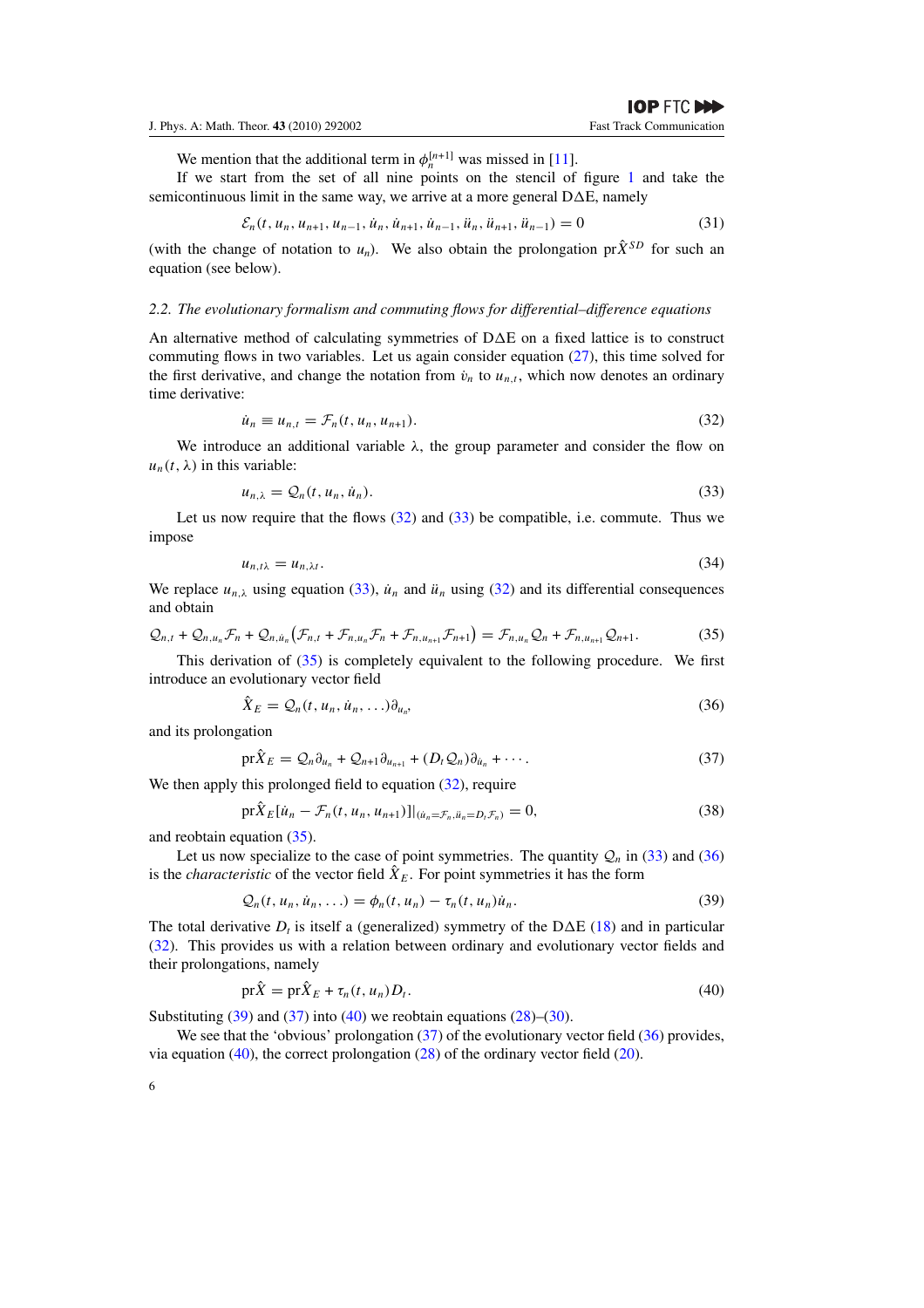<span id="page-7-0"></span>*2.3. General algorithm for calculating Lie point symmetries of a differential–difference equation*

Let us consider a D $\Delta E$  involving  $L + M + 1$  points and *t*-derivatives up to order *K* as in equation [\(18\)](#page-4-0). The Lie point symmetries of equation [\(18\)](#page-4-0) can be obtained using the evolutionary formalism by imposing

$$
\text{pr}\hat{X}_E \mathcal{E}_n|_{\mathcal{E}_n=0, D_t^k \mathcal{E}_n=0} = 0, \qquad k = 1, \dots, K. \tag{41}
$$

Thus the expression  $pr\hat{X}_E \mathcal{E}_n$  is annihilated on the solution set of equation [\(18\)](#page-4-0) and of all differential consequences of the equation.

The vector field  $\hat{X}_E$  has the form [\(36\)](#page-6-0) with  $Q_n$  as in [\(39\)](#page-6-0). The prolongation of  $\hat{X}_E$  is

$$
\text{pr}\hat{X}_E = \sum_j \mathcal{Q}_j \partial_{u_j} + \sum_{k=1}^K \sum_j \left( D_t^k \mathcal{Q}_j \right) \partial_{u_j^{(k)}},\tag{42}
$$

where the *j* summation is over all points figuring in equation [\(18\)](#page-4-0) and  $u_j^{(k)}$  denotes the *k*th *t*-derivative of *uj*.

The standard vector field  $\hat{X}$  generating Lie point symmetries and its prolongation are given by formula [\(40\)](#page-6-0). Explicitly the prolongation formula is

$$
\text{pr}\hat{X} = \phi_n \partial_{u_n} + \tau_n \partial_t + \sum_{j \neq n} \phi_j \partial_{u_j} + \sum_j \sum_{k=1}^K \phi_j^{[k]} \partial_{u_j^{(k)}} + \sum_j \sum_{k=1}^K (\tau_n - \tau_j) \big( D_i^{k+1} u_j \big) \partial_{u_j^{(k)}},\tag{43}
$$

$$
\phi_j^{[k]} = D_t \phi_j^{[k-1]} - (D_t \tau_j) u_j^{(k)}, \qquad D_t^k u_j \equiv u_j^{(k)}.
$$
\n(44)

Note that  $\phi_j^{[k]}$  is the same as for a differential equation [\[20](#page-13-0)] but the last term in (43) has no analog in the continuous case. The coefficients  $\phi_n$  and  $\tau_n$  in the vector field  $\hat{X}$  itself are *a priori* functions of *n*, *t* and  $u_n$  (see equation [\(20\)](#page-4-0)). In the following section we will examine some cases when  $\tau_n(t, u_n)$  simplifies.

Equation (43) is also obtained as the semicontinuous limit of the discrete prolongation [\(15\)](#page-3-0).

#### **3. Theorems simplifying the calculation of symmetries of DΔE**

#### *3.1. General comments*

Lie point symmetries of  $D\Delta E$  of the form [\(18\)](#page-4-0) are generated by vector fields of the form [\(20\)](#page-4-0). We shall now investigate three important cases when the coefficient  $\tau_n(t, u_n)$  actually depends on *t* alone.

The three classes of DAE are

$$
\dot{u}_n = f_n(t, u_{n-1}, u_n, u_{n+1}),\tag{45}
$$

$$
\ddot{u}_n = f_n(t, \dot{u}_n, u_{n-1}, u_n, u_{n+1}),\tag{46}
$$

$$
u_{n,xy} = f_n(x, y, u_{n,x}, u_{n,y}, u_{n-1}, u_n, u_{n+1}).
$$
\n(47)

Equation (45) contains integrable Volterra, modified Volterra and discrete Burgers-type equations  $[26]$ . A list of integrable Toda-type equations of the form  $(46)$  can be found in [\[27](#page-14-0)]. Class (47) involves two continuous variables and contains the two-dimensional Toda model [\[5](#page-13-0), [16\]](#page-13-0). A list of integrable cases exists [\[22\]](#page-13-0) and Lie point symmetries of this class have been studied.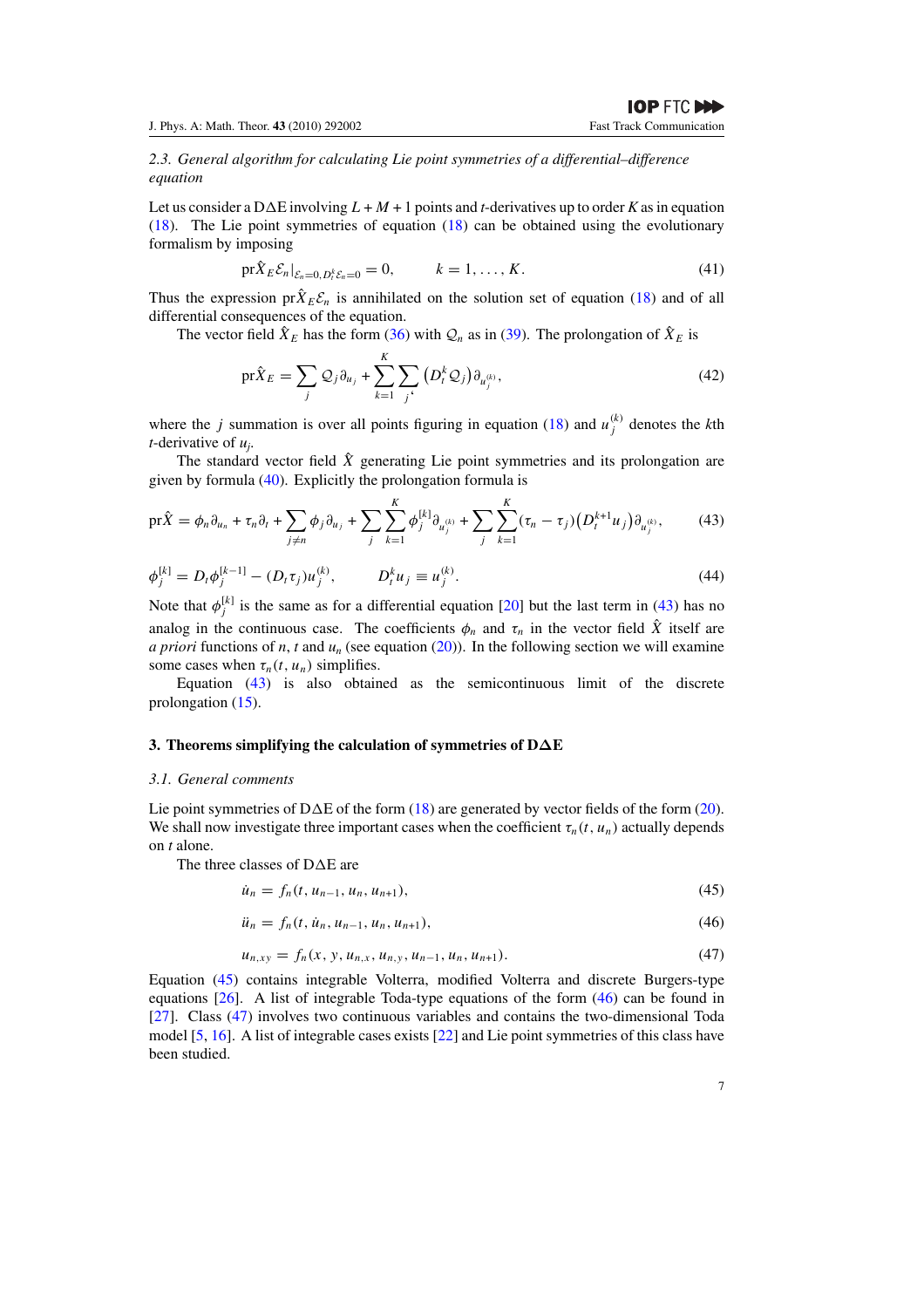<span id="page-8-0"></span>J. Phys. A: Math. Theor. **43** (2010) 292002 Fast Track Communication

For equations [\(45\)](#page-7-0) and [\(46\)](#page-7-0) Lie point symmetries correspond to commuting flows of the form  $(33)$  with  $Q_n$  given by equation  $(39)$  while for equation  $(47)$  the form is

$$
u_{n,\lambda} = \psi_n(x, y, u_n, u_{n,x}, u_{n,y}),
$$
\n(48*a*)

$$
\psi_n(x, y, u_n, u_{n,x}, u_{n,y}) = \phi_n(x, y, u_n) - \xi_n(x, y, u_n)u_{n,x} - \eta_n(x, y, u_n)u_{n,y}.
$$
 (48b)

For all equations  $((45)–(47))$  $((45)–(47))$  $((45)–(47))$  $((45)–(47))$  $((45)–(47))$ , we assume everywhere below that at least one of the following two conditions is satisfied:

$$
\frac{\partial f_n}{\partial u_{n+1}} \neq 0, \quad \text{for all } n, \qquad \text{or} \qquad \frac{\partial f_n}{\partial u_{n-1}} \neq 0, \quad \text{for all } n. \tag{49}
$$

*3.2. Volterra-type equations and their generalizations*

Let us consider equation [\(45\)](#page-7-0).

1

**Theorem 3.1.** *If [\(45\)](#page-7-0) satisfies at least one of the conditions (49) and [\(33\)](#page-6-0) represents a point symmetry of [\(45\)](#page-7-0), then we have*

$$
\tau_n(t, u_n) = \tau(t). \tag{50}
$$

**Proof.** The compatibility condition [\(34\)](#page-6-0) of equations [\(45\)](#page-7-0) and [\(33\)](#page-6-0), [\(39\)](#page-6-0) implies

$$
\sum_{l=-1}^{1} f_{n,u_{n+l}}[\phi_{n+l} - \tau_{n+l}f_{n+l}] + (\tau_{n,t} + \tau_{n,u_n}f_n)f_n
$$
  
+  $\tau_n \left[ f_{n,t} + \sum_{l=-1}^{1} f_{n,u_{n+l}}f_{n+l} \right] - \phi_{n,t} - \phi_{n,u_n}f_n = 0,$  (51)

where the indices  $t$ ,  $u_{n+1}$  denote partial derivatives. Taking the derivative of equation (51) with respect to  $u_{n+2}$  and separately with respect to  $u_{n-2}$ , we obtain two relations:

$$
f_{n+1,u_{n+2}}f_{n,u_{n+1}}(\tau_n-\tau_{n+1})=0, \qquad f_{n-1,u_{n-2}}f_{n,u_{n-1}}(\tau_n-\tau_{n-1})=0. \qquad (52)
$$

In view of conditions  $(49)$ , equations  $(52)$  imply

$$
\tau_{n+1}(t, u_{n+1}) = \tau_n(t, u_n) \qquad \text{or} \qquad \tau_{n-1}(t, u_{n-1}) = \tau_n(t, u_n). \tag{53}
$$

Each of these conditions must be satisfied for any  $n$  and they are equivalent. Since  $u_0, u_1, u_{-1}, \ldots$  are independent, we find that  $\tau_n(t, u_n)$  depends on *t* alone and this proves theorem 3.1.  $\Box$ 

A somewhat weaker theorem can be proved for a more general differential–difference equation, namely

$$
\dot{u}_n = f_n(t, u_{n+k}, u_{n+k+1}, \dots, u_{n+m}), \qquad k \leq m. \tag{54}
$$

**Theorem 3.2.** *Let equations [\(33\)](#page-6-0) and [\(39\)](#page-6-0) represent a symmetry of equation (54). If the function fn in (54) satisfies*

$$
m > 0, \qquad \frac{\partial f_n}{\partial u_{n+m}} \neq 0 \quad \text{for all } n,
$$
\n
$$
(55)
$$

*then the function*  $\tau_n(t, u_n)$  *is such that* 

$$
\tau_n(t, u_n) = \tau_n(t), \qquad \tau_{n+m}(t) = \tau_n(t). \qquad (56)
$$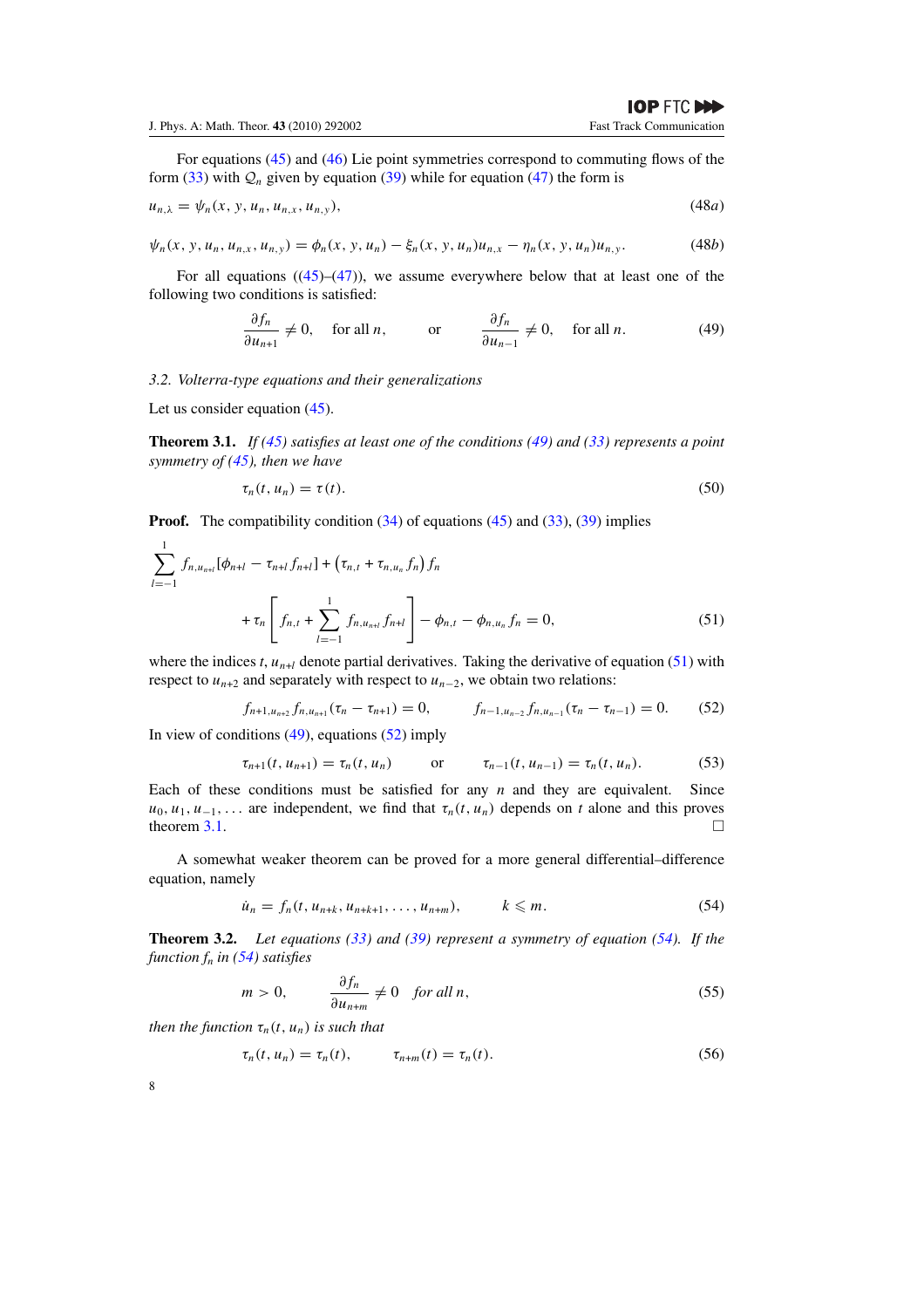<span id="page-9-0"></span>*If the function fn satisfies*

$$
k < 0, \qquad \frac{\partial f_n}{\partial u_{n+k}} \neq 0 \quad \text{for all } n,\tag{57}
$$

*then we have*

$$
\tau_n(t, u_n) = \tau_n(t), \qquad \tau_{n+k}(t) = \tau_n(t). \tag{58}
$$

**Proof.** The compatibility condition for equations [\(33\)](#page-6-0), [\(39\)](#page-6-0) and [\(54\)](#page-8-0) will be the same as for equation [\(51\)](#page-8-0) but all sums will be from  $l = k$  to  $l = m$ . If equation [\(55\)](#page-8-0) is satisfied we can differentiate equation [\(51\)](#page-8-0) with respect to  $u_{n+2m}$  and obtain  $\tau_n(t, u_n) = \tau_{n+m}(t, u_{n+m})$ which implies [\(56\)](#page-8-0). If (57) is satisfied we differentiate [\(51\)](#page-8-0) with respect to  $u_{n+2k}$  and obtain  $\tau_n(t, u_n) = \tau_{n+k}(t, u_{n+k})$  which implies (58).

This result is valid, in particular, for Burgers-type equations for which  $k = 0$ ,  $m > 0$ or  $k < 0$ ,  $m = 0$ . For all equations in class [\(54\)](#page-8-0), under the assumptions of this theorem, the function  $\tau_n$  is independent of  $u_n$  and is periodic in *n*. In particular, if  $k = -2$ ,  $m = 2$  it is two-periodic and we can write

$$
\tau_n(t) = \frac{1 + (-1)^n}{2} \tau_0(t) + \frac{1 - (-1)^n}{2} \tau_1(t).
$$
\n(59)

#### *3.3. Toda-type equations*

The compatibility condition for equations [\(46\)](#page-7-0) and [\(33\)](#page-6-0), [\(39\)](#page-6-0) is  $u_{n,tt\lambda} = u_{n,\lambda tt}$  and implies

$$
f_{n,u_n}[\phi_{n,t} + (\phi_{n,u_n} - \tau_{n,t})\dot{u}_n - \tau_{n,u_n}(\dot{u}_n)^2] + \sum_{k=-1}^1 f_{n,u_{n+k}}[\phi_{n+k} + (\tau_n - \tau_{n+k})\dot{u}_{n+k}]
$$
  
-  $\phi_{n,t} + (-2\phi_{n,tu_n} + \tau_{n,tt})\dot{u}_n + (-\phi_{n,u_nu_n} + 2\tau_{n,tu_n})(\dot{u}_n)^2$   
+  $\tau_{n,u_nu_n}(\dot{u}_n)^3 + \tau_n f_{n,t} + (2\tau_{n,t} - \phi_{n,u_n} + 3\tau_{n,u_n}\dot{u}_n)f_n = 0.$  (60)

We use equation (60) to prove the following theorem.

**Theorem 3.3.** *Let equations [\(33\)](#page-6-0) and [\(39\)](#page-6-0) represent a point symmetry of equation [\(46\)](#page-7-0) and let the function fn in equation [\(46\)](#page-7-0) satisfy at least one of conditions [\(49\)](#page-8-0) for all n. Then the function*  $\tau_n(t, u_n)$  *in equation* [\(39\)](#page-6-0) *satisfies equation* [\(50\)](#page-8-0)*, i.e.*  $\tau_n(t, u_n)$  *depends on t alone.* 

**Proof.** None of the functions  $f_n$ ,  $\phi_n$ ,  $\tau_n$  figuring in equation (60) depend on  $\dot{u}_{n+1}$  or  $\dot{u}_{n-1}$ . These two expressions do however figure explicitly in (60). Their coefficients must hence vanish and we obtain

$$
f_{n,u_{n+1}}(\tau_n - \tau_{n+1}) = 0,
$$
  
\n
$$
f_{n,u_{n-1}}(\tau_n - \tau_{n-1}) = 0.
$$
\n(61)

In view of conditions  $(49)$ , we can use one of equations  $(61)$ , and both of them provide the same:

$$
\tau_n(t, u_n) = \tau_{n+1}(t, u_{n+1})
$$
\n(62)

for any *n*. Hence we again obtain result  $(50)$ , as stated in theorem 3.3.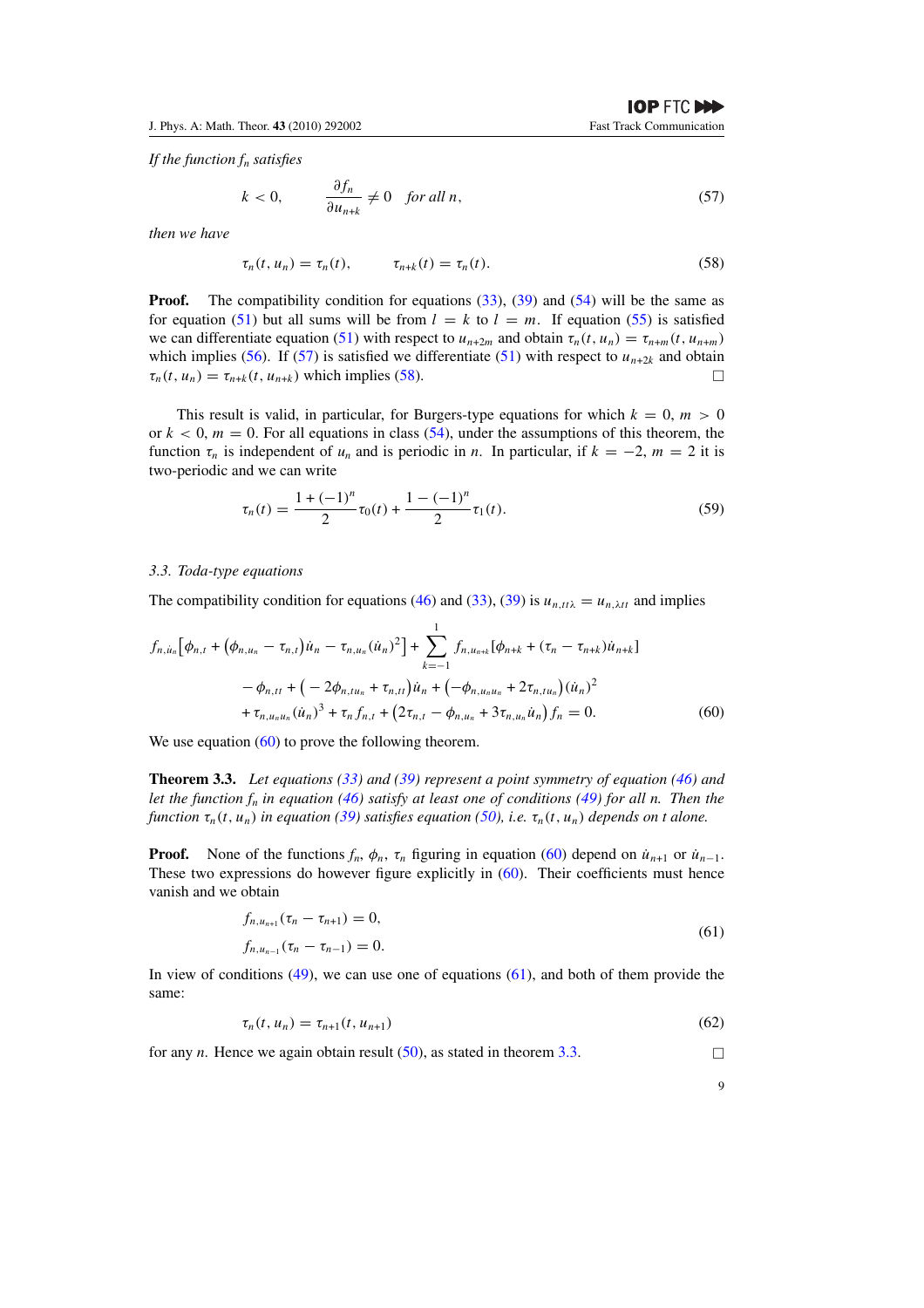## <span id="page-10-0"></span>*3.4. Toda field theory-type equations*

Let us now consider equation [\(47\)](#page-7-0) and assume that it has a Lie point symmetry represented by (48).

**Theorem 3.4.** *Let (48) represent a Lie point symmetry of the field equation [\(47\)](#page-7-0) and let the function*  $f_n(x, y, u_{n,x}, u_{n,y}, u_{n-1}, u_n, u_{n+1})$  *satisfy at least one of the conditions* 

$$
\frac{\partial f_n}{\partial u_{n-1}} \neq 0, \qquad or \qquad \frac{\partial f_n}{\partial u_{n+1}} \neq 0. \tag{63}
$$

*The functions*  $\xi_n$  *and*  $\eta_n$  *in symmetry (48) then are given by* 

$$
\xi_n(x, y, u_n) = \xi(x, y), \qquad \eta_n(x, y, u_n) = \eta(x, y). \tag{64}
$$

**Proof.** The compatibility condition  $u_{n,xy\lambda} = u_{n,\lambda xy}$  in this case can be written as

$$
\sum_{k=-1}^{1} \frac{\partial f_n}{\partial u_{n+k}} \psi_{n+k} + \frac{\partial f_n}{\partial u_{n,x}} D_x \psi_n + \frac{\partial f_n}{\partial u_{n,y}} D_y \psi_n - D_x D_y \psi_n = 0
$$
 (65)

with  $\psi_n$  as in equation [\(48](#page-8-0)*b*);  $D_x$  and  $D_y$  are the total derivative operators. The terms  $u_{n\pm 1,x}$ ,  $u_{n\pm 1,y}$  only figure in  $\psi_{n\pm 1}$  and in  $D_x D_y \psi_n$  where we have

$$
D_x D_y \psi_n = -\xi_n(D_x f_n) - \eta_n(D_y f_n) + \cdots
$$

with

$$
D_x f_n = \frac{\partial f_n}{\partial u_{n-1}} u_{n-1,x} + \frac{\partial f_n}{\partial u_{n+1}} u_{n+1,x} + \cdots
$$
  

$$
D_y f_n = \frac{\partial f_n}{\partial u_{n-1}} u_{n-1,y} + \frac{\partial f_n}{\partial u_{n+1}} u_{n+1,y} + \cdots
$$

Substituting into (65) and setting the coefficients of  $u_{n\pm 1,x}$  and  $u_{n\pm 1,y}$  equal to zero separately, we obtain

$$
(\xi_{n-1} - \xi_n) \frac{\partial f_n}{\partial u_{n-1}} = 0, \qquad (\eta_{n-1} - \eta_n) \frac{\partial f_n}{\partial u_{n-1}} = 0,
$$
  

$$
(\xi_{n+1} - \xi_n) \frac{\partial f_n}{\partial u_{n+1}} = 0, \qquad (\eta_{n+1} - \eta_n) \frac{\partial f_n}{\partial u_{n+1}} = 0.
$$
 (66)

Thus, under the assumption (63) we obtain (64) and this completes the proof.

#### **4. Examples**

Let us now consider examples of each of the classes of differential–difference equations discussed in section [3.](#page-7-0)

#### *4.1. The YdKN equation*

The Krichever–Novikov equation [\[6](#page-13-0)]

$$
\dot{u} = \frac{1}{4} u_{xxx} - \frac{3}{8} \frac{u_{xx}^2}{u_x} + \frac{3}{2} \frac{P(u)}{u_x},\tag{67}
$$

where  $P(u)$  is an arbitrary fourth degree polynomial with constant coefficients, is an integrable PDE with many interesting properties [\[1](#page-13-0), [4](#page-13-0), [6–9](#page-13-0), [17–19,](#page-13-0) [23,](#page-13-0) [24\]](#page-13-0).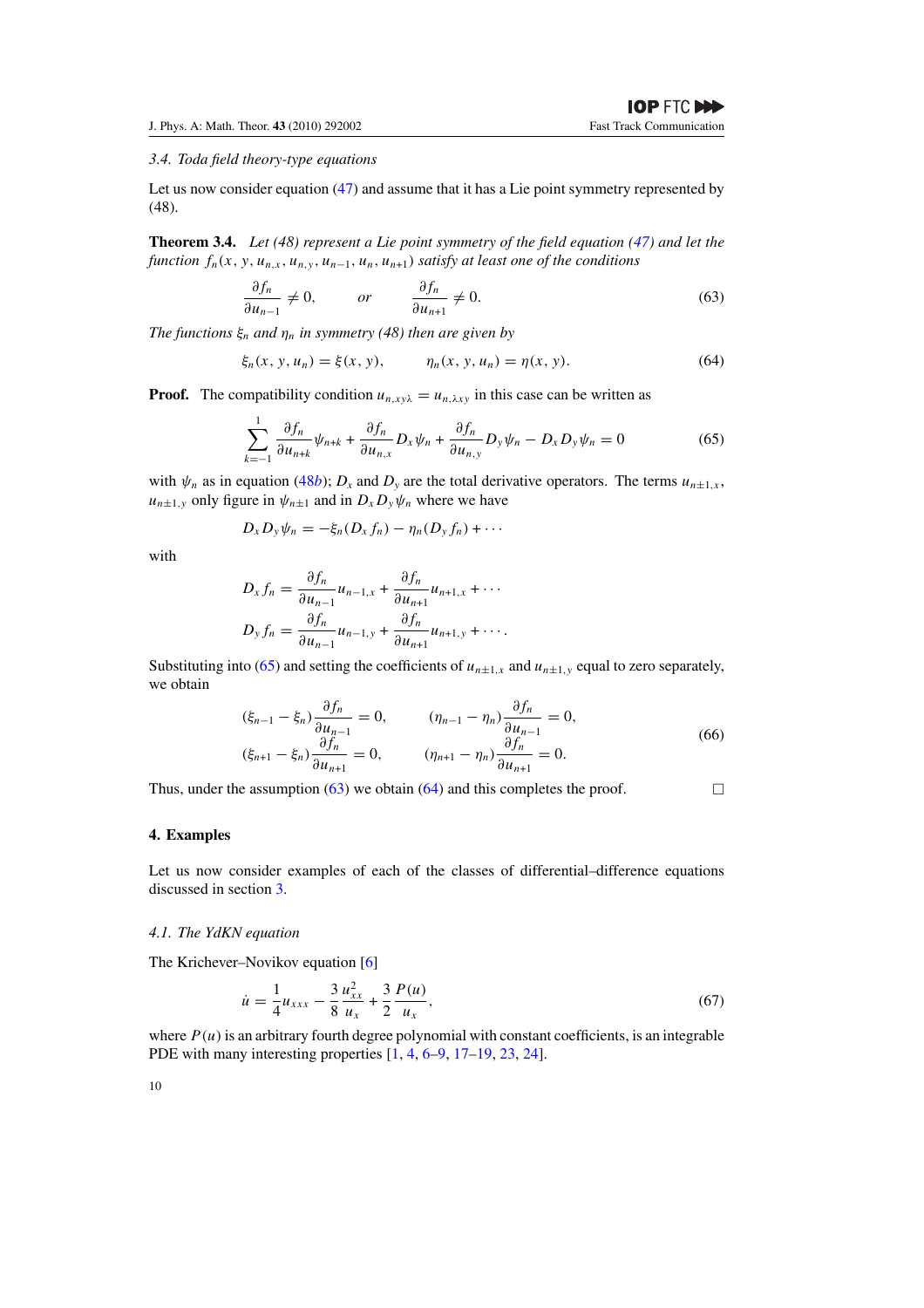<span id="page-11-0"></span>Yamilov and collaborators have proposed integrable discretizations of equation [\(67\)](#page-10-0) [\[15](#page-13-0), [26](#page-14-0), [28](#page-14-0)]. The original form of the YdKN equation  $[26, 28]$  $[26, 28]$  is

$$
u_{n,t} = \frac{P_n u_{n+1} u_{n-1} + Q_n (u_{n+1} + u_{n-1}) + R_n}{u_{n+1} - u_{n-1}},
$$
\n(68)

$$
P_n = \alpha u_n^2 + 2\beta u_n + \gamma,
$$
  
\n
$$
Q_n = \beta u_n^2 + \lambda u_n + \delta,
$$
  
\n
$$
R_n = \gamma u_n^2 + 2\delta u_n + \omega,
$$
\n(69)

where  $\alpha, \ldots, \omega$  are pure constants.

A complete symmetry analysis of this equation and its generalizations is in preparation [\[14](#page-13-0)]. Here we will just consider one special case as an example of a Volterra-type equation. Let us set  $\alpha = 1$ ,  $\beta = \cdots = \omega = 0$  in (69). The YdKN equation reduces to

$$
u_{n,t} = \frac{u_n^2 u_{n+1} u_{n-1}}{u_{n+1} - u_{n-1}}.\tag{70}
$$

According to theorem [3.1](#page-8-0) a compatible flow corresponding to a point symmetry will have the form

$$
u_{n,\lambda} = \Phi_n(t, u_n) - \tau(t)u_{n,t}.\tag{71}
$$

We replace  $u_{n,t}$  in (71) using (70) and then impose the compatibility condition  $u_{n,t\lambda} = u_{n,\lambda t}$ . First of all, from terms containing  $u_{n+2}$  and  $u_{n-2}$  we find that  $\Phi_n$  and  $\tau$  must satisfy

$$
\tau = \tau_0 + \tau_1 t, \qquad \Phi_n = a_n + b_n u_n + c_n u_n^2,
$$
  
\n
$$
a_n = a + \hat{a}(-1)^n, \qquad b_n = b + \hat{b}(-1)^n, \qquad c_n = c + \hat{c}(-1)^n,
$$
\n(72)

where  $\tau_0$ ,  $\tau_1$ , *a*,  $\hat{a}$ , *b*,  $\hat{b}$ , and *c*,  $\hat{c}$  are pure constants. This is actually the case for the general YdKN equation (68). Substituting (72) into the compatibility condition we obtain an equation that is polynomial in  $u_{n+k}$ . Setting coefficients of  $u_{n-1}^a u_n^b u_{n+1}^c$  equal to zero for each independent term we obtain the following basis of the Lie point symmetry algebra of equation (70):

$$
X_1 = \partial_t, \qquad X_2 = u_n^2 \partial_{u_n}, \qquad X_3 = (-1)^n u_n^2 \partial_{u_n},
$$
  
\n
$$
X_4 = t \partial_t - \frac{1}{2} u_n \partial_{u_n}, \qquad X_5 = (-1)^n u_n \partial_{u_n}.
$$
\n(73)

This is a solvable Lie algebra with  $\{X_1, X_2, X_3\}$  its Abelina nilradical. The two nonnilpotent elements satisfy  $[X_4, X_5] = 0$  and their action on the nilradical is given by

$$
\begin{pmatrix}\n[X_4, X_1] \\
[X_4, X_2] \\
[X_4, X_3]\n\end{pmatrix} = \begin{pmatrix}\n-1 & 0 & 0 \\
0 & -\frac{1}{2} & 0 \\
0 & 0 & -\frac{1}{2}\n\end{pmatrix} \begin{pmatrix}\nX_1 \\
X_2 \\
X_3\n\end{pmatrix},
$$
\n(74)\n
$$
\begin{pmatrix}\n[X_5, X_1] \\
[X_5, X_2] \\
[X_5, X_3]\n\end{pmatrix} = \begin{pmatrix}\n0 & 0 & 0 \\
0 & 0 & 1 \\
0 & 1 & 0\n\end{pmatrix} \begin{pmatrix}\nX_1 \\
X_2 \\
X_3\n\end{pmatrix}.
$$

*4.2. The Toda lattice*

The Toda lattice itself,

$$
u_{n,tt} = \exp(u_{n-1} - u_n) - \exp(u_n - u_{n+1}),
$$
\n(75)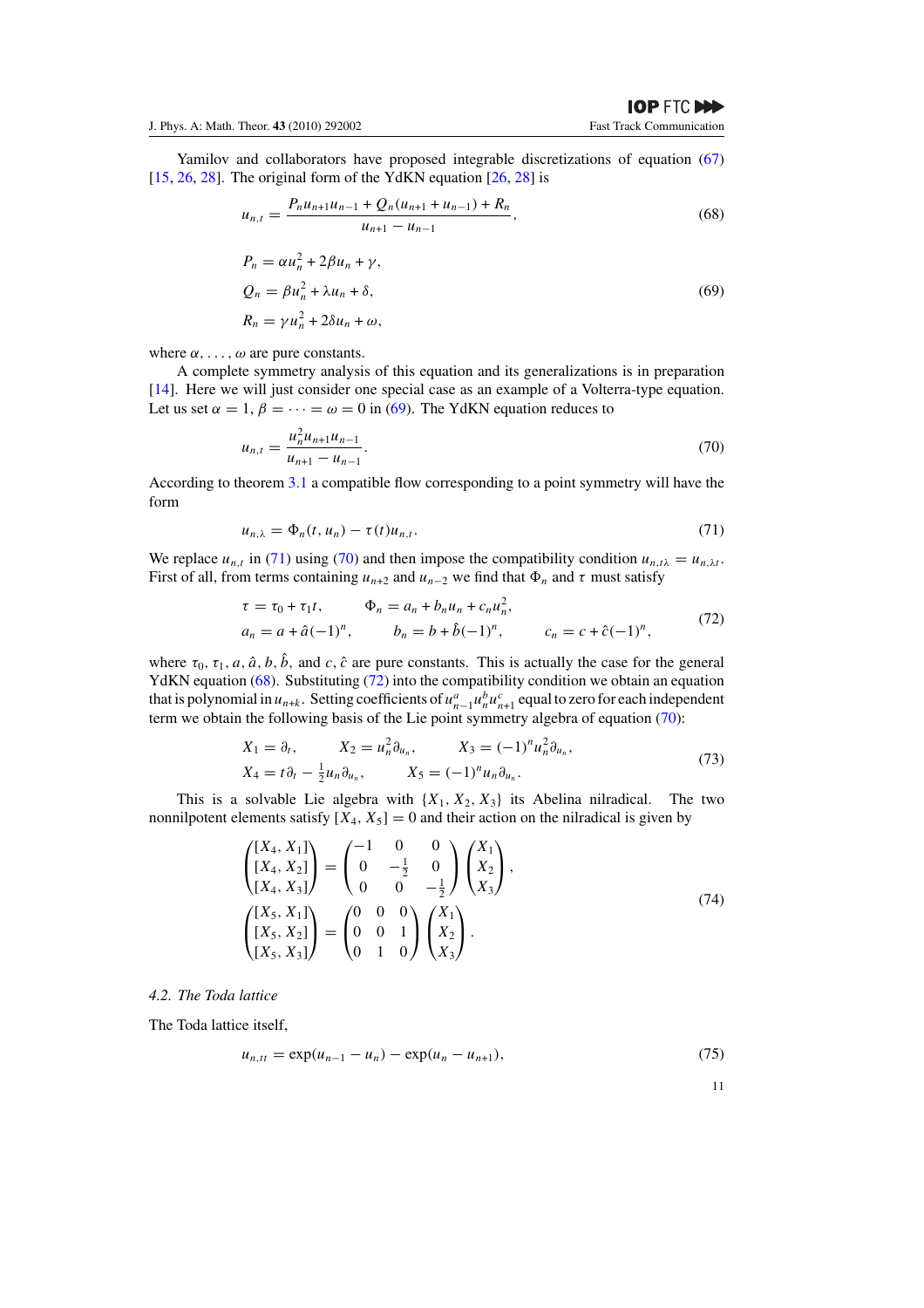<span id="page-12-0"></span>is the best known example of an equation of the type  $(46)$ . According to theorem [3.3](#page-9-0) the flow corresponding to its point symmetries will satisfy [\(71\)](#page-11-0). From the compatibility condition  $u_{n,tt\lambda} = u_{n,\lambda tt}$  we obtain the Lie point symmetry algebra

$$
X_1 = \partial_t, \qquad X_2 = t \partial_{u_n}, \qquad X_3 = \partial_{u_n}, \qquad X_4 = t \partial_t + 2n \partial_{u_n}. \qquad (76)
$$

This Lie algebra is solvable, its nilradical{*X*1*, X*2*, X*3}is isomorphic to the Heisenberg algebra. We note that the ansatz made in [\[11](#page-13-0)] was not correct and lead to  $X_3 = q(n)\partial_{u_n}$  in (76) with  $q(n)$  arbitrary. It was, however, noted there that a closed Lie algebra is obtained only for  $q(n) =$ const.

#### *4.3. The two-dimensional Toda lattice equation*

The equation to be considered [\[5,](#page-13-0) [16\]](#page-13-0) is

$$
u_{n,xy} = \exp(u_{n-1} - u_n) - \exp(u_n - u_{n+1}).
$$
\n(77)

According to theorem [3.4](#page-10-0) the flow corresponding to point symmetries will take the form

$$
u_{n,\lambda} = \phi_n(x, y, u_n) - \xi(x, y)u_{n,x} - \eta(x, y)u_{n,y}.
$$
 (78)

The Lie point symmetry algebra obtained from the compatibility condition  $u_{n,xy\lambda} = u_{n,\lambda xy}$  is infinite dimensional and depends on four arbitrary functions of one variable each:

$$
X(f) = f(x)\partial_x + f'(x)n\partial_{u_n}, \qquad U(k) = k(x)\partial_{u_n},
$$
  
\n
$$
X(g) = g(y)\partial_y + g'(y)n\partial_{u_n}, \qquad W(\ell) = \ell(y)\partial_{u_n}.
$$
\n(79)

This algebra happens to coincide with the one found in [\[12\]](#page-13-0) though the prolongation formula used there was incorrect. This is a Kac–Moody–Virasoro algebra as is typical for integrable equations with more than two independent variables (in this case *x, y* and *n*).

# **5. Conclusions**

The main results of the present communication are as follows.

- 1. The prolongation formulas  $(41)$ – $(43)$  for evolutionary and ordinary vector fields generating commuting flows and Lie point symmetry transformation for differential– difference equations. These are viewed here as differential equations on fixed nontransforming lattices.
- 2. The prolongation formulas and the corresponding algorithm for calculating Lie point symmetries of differential–difference equations are greatly simplified for three rather general classes of equations (including the Toda lattice, the two-dimensional Toda lattice and the Volterra equations). The results are summed up in theorems [3.1–](#page-8-0)[3.4.](#page-10-0)
- 3. We have presented an example of each class of equations covered by the above theorems and identified a class of equations depending on six parameters (with generalizations depending on nine parameters). These are the Yamilov discretizations of the Krichever– Novikov equation [\(68,](#page-11-0) [69\)](#page-11-0).

A complete analysis of the symmetries of the YdKN equation and its generalizations will be published separately.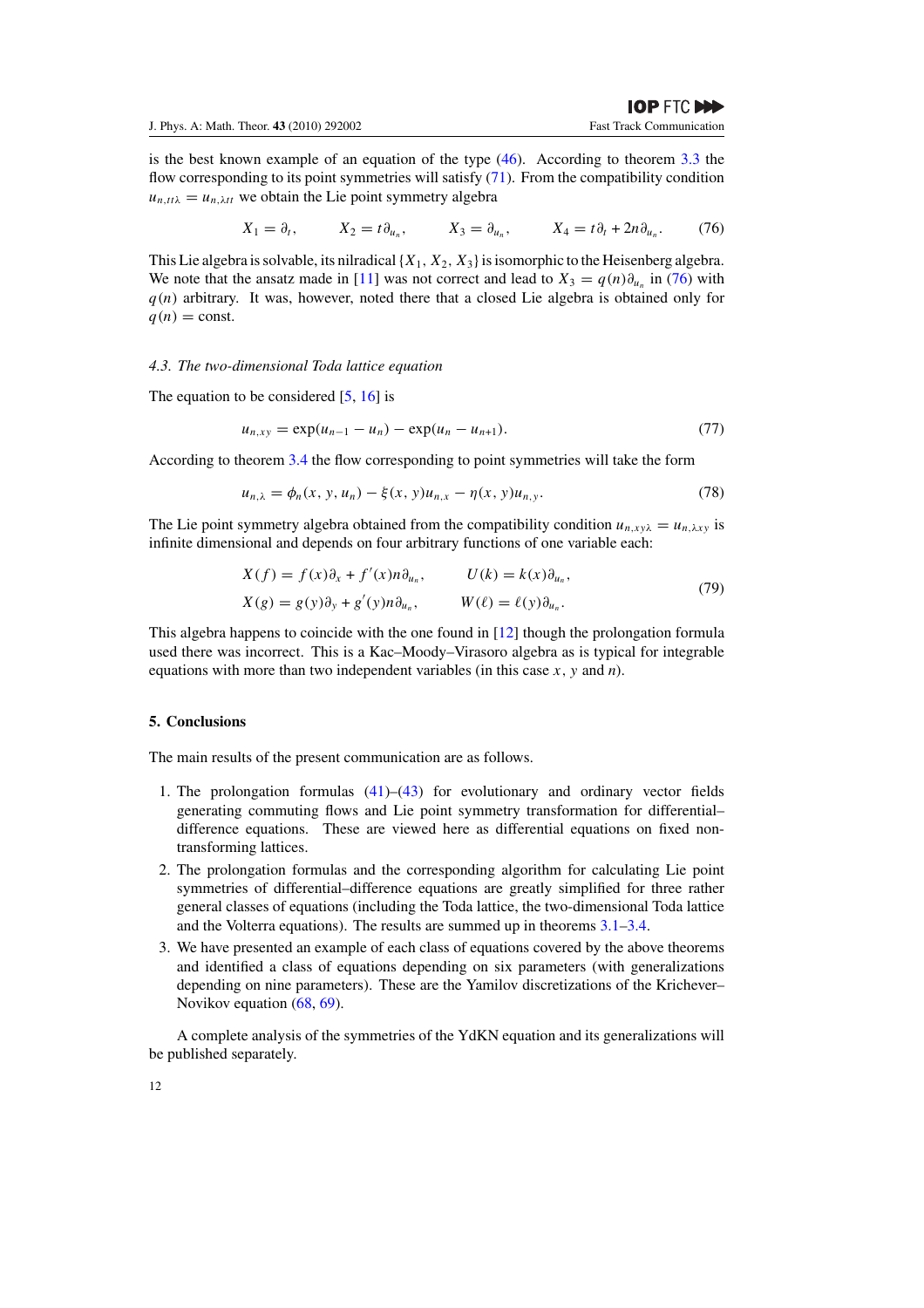#### <span id="page-13-0"></span>**Acknowledgments**

RIY has been partially supported by the Russian Foundation for Basic Research (grant numbers 08-01-00440-a and 09-01-92431-KE-a). The research of PW was partially supported by a research grant from NSERC of Canada. LD has been partly supported by the Italian Ministry of Education and Research, PRIN 'Nonlinear waves: integrable fine dimensional reductions and discretizations' from 2007 to 2009 and PRIN 'Continuous and discrete nonlinear integrable evolutions: from water waves to symplectic maps' from 2010.

## **References**

- [1] Adler V E, Shabat A B and Yamilov R I 2000 Symmetry approach to the integrability problem *Teoret. Mat. Fiz.* **125** 355–424 (in Russian)
- Adler V E, Shabat A B and Yamilov R I 2000 *Theor. Math. Phys.* **125** [1603–61](http://dx.doi.org/10.1023/A:1026602012111) (Engl. Transl.)
- [2] Bourlioux A, Cyr-Gagnon C and Winternitz P 2006 Difference schemes with point symmetries and their numerical tests *J. Phys. A: Math. Gen.* **39** [6877–96](http://dx.doi.org/10.1088/0305-4470/39/22/006)
- [3] Dorodnitsyn V A 2001 *The Group Properties of Difference Equations* (Moscow: Fizmatlit) (in Russian)
- [4] Dubrovin B, Krichever I and Novikov S 1985 Integrable systems: I *Itogi Nauki i Tekhn. Ser.: Sovr. Probl. Matem.* (in Russian) *(Dynamic Systems* vol 4*)* ed R V Gamkrelidze (Moscow: VINITI) pp 179–285
- [5] Fordy A P and Gibbons J 1980 Integrable nonlinear Klein–Gordon equations and Toda lattices *Commun. Math. Phys.* **71** [21–30](http://dx.doi.org/10.1007/BF01205037)
- [6] Krichever I M and Novikov S P 1979 Holomorphic bundles and nonlinear equations. Finite-gap solutions of rank 2 *Sov. Math. Dokl.* **20** 650–4
- [7] Krichever I M and Novikov S P 1980 Holomorphic bundles over algebraic curves and non-linear equations *Uspekhi Mat. Nauk* **35** 47–68 (in Russian)
	- Krichever I M and Novikov S P 1980 *Russ. Math. Surv.* **35** [53–80](http://dx.doi.org/10.1070/RM1980v035n06ABEH001974) (Engl. Transl.)
- [8] Latham G and Previato E 1995 Darboux transformations for higher-rank Kadomtsev–Petviashvili and Krichever– Novikov equations *Acta Appl. Math.* **39** [405–33](http://dx.doi.org/10.1007/BF00994646)
- [9] Levi D, Petrera M, Scimiterna C and Yamilov R 2008 On Miura transformations and Volterra-type equations associated with the Adler–Bobenko–Suris equations *SIGMA* **4** 077
- [10] Levi D, Tremblay S and Winternitz P 2001 Lie symmetries of multidimensional difference equations *J. Phys. A: Math. Gen.* **34** [9507–24](http://dx.doi.org/10.1088/0305-4470/34/44/311)
- [11] Levi D and Winternitz P 1991 Continuous symmetries of discrete equations *Phys. Lett.* A **152** [335–8](http://dx.doi.org/10.1016/0375-9601(91)90733-O)
- [12] Levi D and Winternitz P 1993 Symmetries and conditional symmetries of differential-difference equations *J. Math. Phys.* **34** [3713–30](http://dx.doi.org/10.1063/1.530054)
- [13] Levi D and Winternitz P 2006 Continuous symmetries of difference equations *J. Phys. A: Math. Gen.* **39** [R1–R63](http://dx.doi.org/10.1088/0305-4470/39/2/R01)
- [14] Levi D, Winternitz P and Yamilov R *Point Symmetries of the Yamilov Discretization of the Krichever–Novikov Equation and its Generalizations* in preparation
- [15] Levi D and Yamilov R 1997 Conditions for the existence of higher symmetries of evolutionary equations on the lattice *J. Math. Phys.* **38** [6648–74](http://dx.doi.org/10.1063/1.532230)
- [16] Mikhailov A V 1979 Integrability of two dimensional Toda chain *Sov. Phys.—JETP Lett.* **30** 414–8
- [17] Mokhov O I 1991 Canonical Hamiltonian representation of the Krichever–Novikov equation *Math. Notes* **50** 939–45
- [18] Novikov D P 1999 Algebraic–geometric solutions of the Krichever–Novikov equation *Theor. Math. Phys.* **121** [1567–73](http://dx.doi.org/10.1007/BF02557203)
- [19] Novikov S P, Manakov S V, Pitaevsky L P and Zakharov V E 1984 *Theory of Solitons: The Inverse Scattering Method* (New York: Plenum)
- [20] Olver P J 2000 *Applications of Lie Groups to Difference Equations* (New York: Springer)
- [21] Rebelo R and Winternitz P 2009 Invariant difference schemes and their application to sl*(*2*,* R*)* invariant ordinary differential equations *J. Phys. A: Math. Theor.* **42** [454016](http://dx.doi.org/10.1088/1751-8113/42/45/454016)
- [22] Shabat A B and Yamilov R I 1997 To a transformation theory of two-dimensional integrable systems *Phys. Lett.* A **227** [15–23](http://dx.doi.org/10.1016/S0375-9601(96)00922-X)
- [23] Sokolov V V 1984 Hamiltonian property of the Krichever–Novikov equation *Sov. Math. Dokl.* **30** 44–6
- [24] Svinolupov S I, Sokolov V V and Yamilov R I 1983 Bäcklund transformations for integrable evolution equations *Sov. Math. Dokl.* **28** 165–8